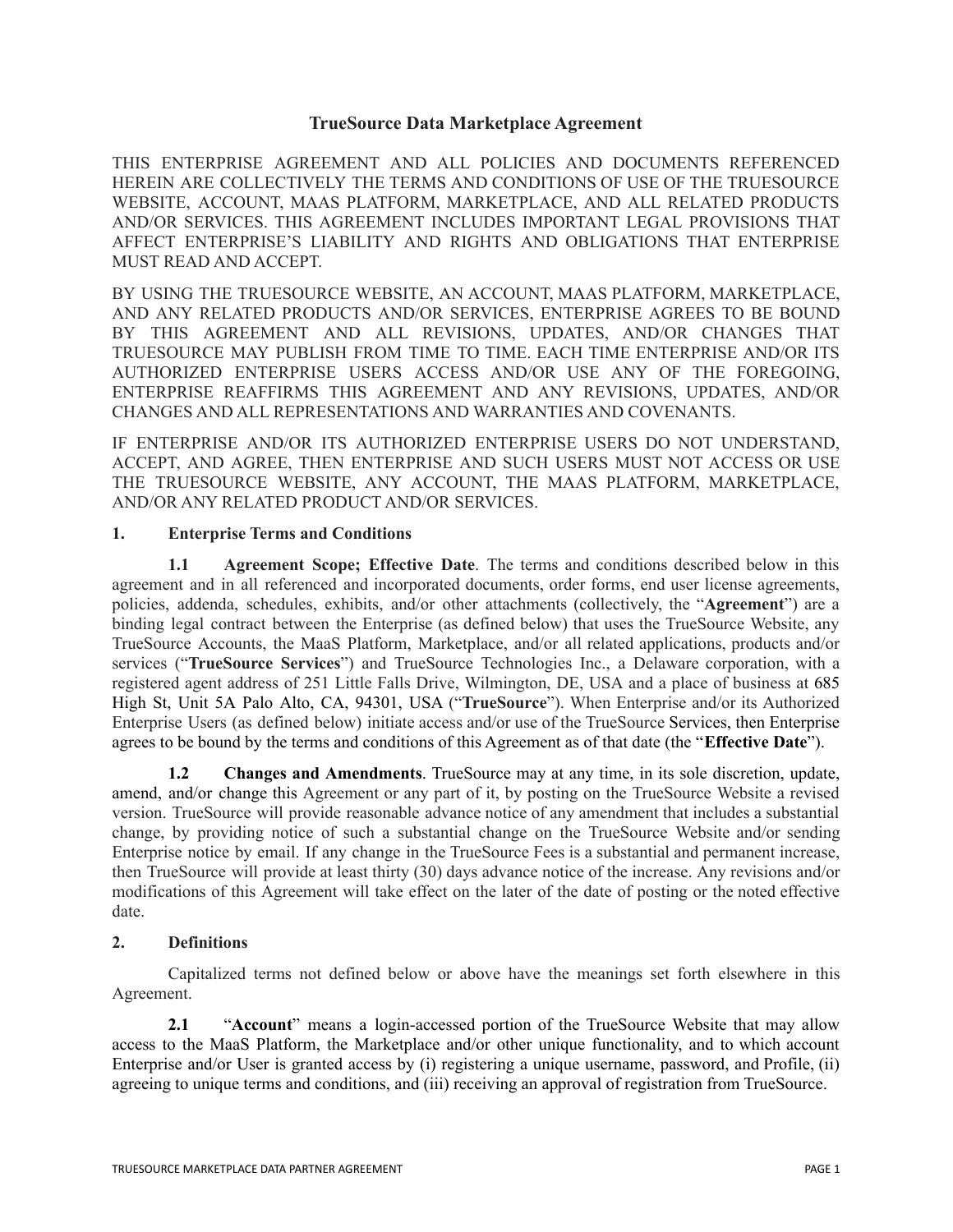**2.2** "**Commercial Data Transfer**" shall have the meaning set forth in Section 6 of this Agreement.

**2.3** "**Content**" means any and all information in any medium that is capable of being stored by computer, including without limitation any links, text, graphics, data, software, sound, music, photographs, data models, spreadsheets, audio, video, maps, database, etc.

**2.4** "**Data Partners**" means Enterprise's previous, current, and prospective suppliers, vendors, and other enterprises with whom Enterprise does business or would consider doing business.

**2.5** "**Enterprise**" means any corporation, limited liability company, partnership, sole proprietorship, and/or other business entity that provides its acceptance of the terms and conditions of this Agreement and is bound by them.

**2.6** "**Intellectual Property Rights**" means all intellectual property and proprietary rights anywhere in the world under the laws of any state, country, territory, and/or other jurisdiction, as may now exist or hereafter come into existence, whether statutory, common law, or otherwise, including without limitation any and all patent rights (including patent applications and disclosures), copyright rights, trade secret rights, moral rights, know-how, database rights, mask work rights, rights of publicity, Marks (whether registered or unregistered), and all goodwill relating to the foregoing and any and all applications therefore and registrations, renewals, and extensions thereof.

**2.7** "**MaaS Platform**" means the proprietary marketplace-as-a-service platform and functionality of TrueSource accessed by means of logging into an account on the TrueSource Websites, which may include Marketplace functionality.

**2.8** "**Mark**" means any trademark, trade name, trade dress, service mark, corporate name, design, logo, device, domain name, and/or other indicator of the source or origin of any product or service.

**2.9** "**Marketplace**" means elements of the MaaS Platform offering certain "marketplace" functionality that only Enterprise may access and use and to which only Enterprise may invite Data Partners to access and use as set forth in this Agreement.

**2.10** "**Order Form**" means the mutually executed order form, substantially in the form of that attached hereto at Schedule 1, which schedule is incorporated herein by reference, and which when mutually executed shall form part of this Agreement.

**2.11** "**TrueSource Fees**" shall have the meaning set forth in Section 7 of this Agreement.

**2.12 "TrueSource Services"** means the TrueSource Websites, Accounts, MaaS Platform, Marketplace, and all related products and/or services of TrueSource.

**2.13** "**User**" means any user of the TrueSource Websites and/or TrueSource Services, including without limitation Enterprise, Authorized Enterprise Users, any agents thereof, Marketplace Data Partners, and other individuals or third parties that use the TrueSource Websites and/or TrueSource Services.

**2.14** "**Website**" means the websites collectively of TrueSource, including the homepage, which is typically found [www.truesource.](http://www.truesource)io, and such other websites maintained by TrueSource and its affiliates from time to time.

## **3. Website Use and Account Registration**

**3.1 Account Registration**. To use login-accessed portions of the TrueSource Website and to access and use the MaaS Platform and/or Marketplace, Enterprise must register and obtain an Account.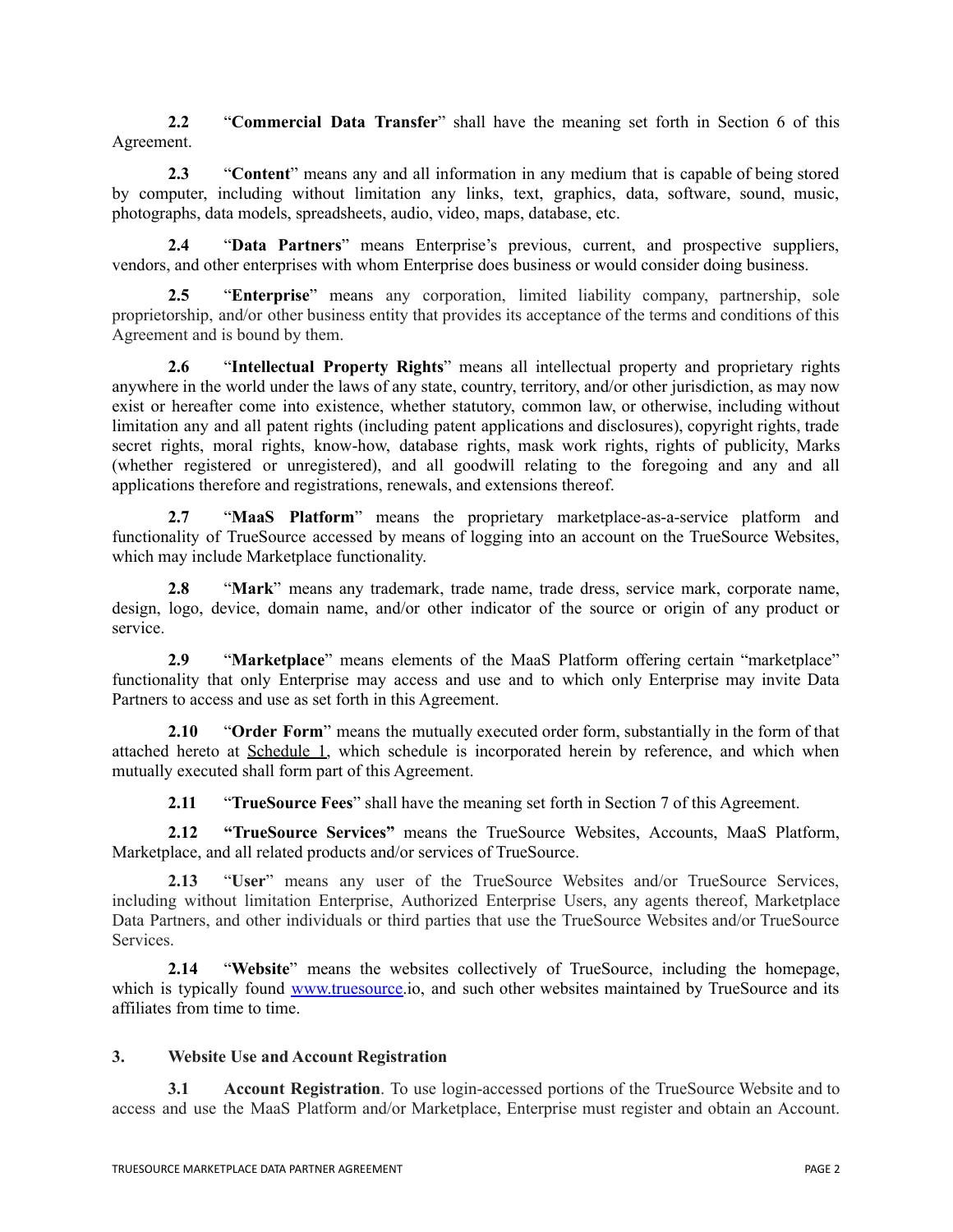By accessing such an Account, Enterprise reaffirms its commitment to the terms and conditions of this Agreement and that it is legally bound by them. Nevertheless, Enterprise acknowledges and agrees that TrueSource is under no obligation to accept such Account registration and may decline any such registration for any lawful reason. Furthermore, even though Enterprise may successfully register and obtain an Account, TrueSource shall be under no obligation to offer access to any unique functionality and/or applications associated with Account registration.

**3.2 Account Profile**. At the time of Account creation, Enterprise and all Authorized Enterprise Users (as defined in Section 3.3 below) must register a profile ("**Profile**"), and Enterprise and/or Enterprise Authorized Enterprise Users must always provide accurate, truthful, and complete information and maintain and update such profile to ensure ongoing accuracy, completeness and truthfulness. Enterprise and all Authorized Enterprise Users agree not to provide any false or misleading information about their identity, physical location, origin and/or nature of Content and/or data, their business, and/or the services they provide, to correct any such information that is or becomes false or misleading, and to respond promptly to any requests for verification of such information.

**3.3 Authorized Use**. Enterprise agrees not to allow another person and/or enterprise to create or register an Account on its behalf or for its benefit, except that Enterprise may authorize specific Users to create a login credentials and a Profile ("**Authorized Enterprise User**"), which Authorized Enterprise User shall represent, warrant, and covenant as set forth in Section 3.3 below. Enterprise shall assume full responsibility for the use of all such Accounts and each User that accesses and/or uses such Accounts. Enterprise acknowledges and agrees that all User and Account information and any rights, privileges, and/or licenses any User claims, will be subject to verification at any time and from time to time, including without limitation against third-party databases or government and/or legal registrations or documents. Enterprise authorizes TrueSource and its agents to make inquiries and to investigate as necessary to validate Enterprise's and all Authorized Enterprise Users' Account information and Profiles, including without limitation identity, location, email addresses, authorization to act for any enterprise and/or company, etc. Enterprise also agrees to provide evidence to verify any or all of the foregoing when requested by TrueSource, to the satisfaction of TrueSource in its sole discretion. Until such time, TrueSource may suspend User access to the TrueSource Website and/or TrueSource Services.

**3.4 Authorized Enterprise User**. Any and all Authorized Enterprise Users hereby represent, warrant, and covenant that: (i) Such User is an employee or agent of, and authorized to act for and bind, the applicable Enterprise; (ii) Such User will use the TrueSource Services for business purposes only in accordance with all applicable laws, rules, and regulations; (iii) Such User will comply with any licensing, registration, regulatory, and/or other legal requirements with respect to its business, or the business for which it is acting, and with respect to the use of the TrueSource Services; and (iv) Such User is an individual who is eighteen (18) years or older (or have otherwise reached the age of majority in the jurisdiction in which Authorized Enterprise User is located) in each case who can form legally binding contracts (Notwithstanding, in no event may anyone under sixteen (16) access and/or use the TrueSource Services); and (v) Such User shall abide by and comply with this Agreement and all applicable user policies and guidelines; and (vi) Such User agrees not to share its username or password with any person, except such person or persons who are authorized to use the MaaS Platform Account.

# **4. MaaS Platform Access**

**4.1 Marketplace Grant**. During the term of this Agreement, subject to (i) the terms and conditions hereof (including without limitation Sections 9.2, 9.3, and 9.4) and (ii) the payment of the TrueSource Fees, TrueSource grants Enterprise the limited, revocable, non-exclusive, non-transferrable, non-sublicensable right to access and use the MaaS Platform and to invite approved Data Partners to participate in the Marketplace.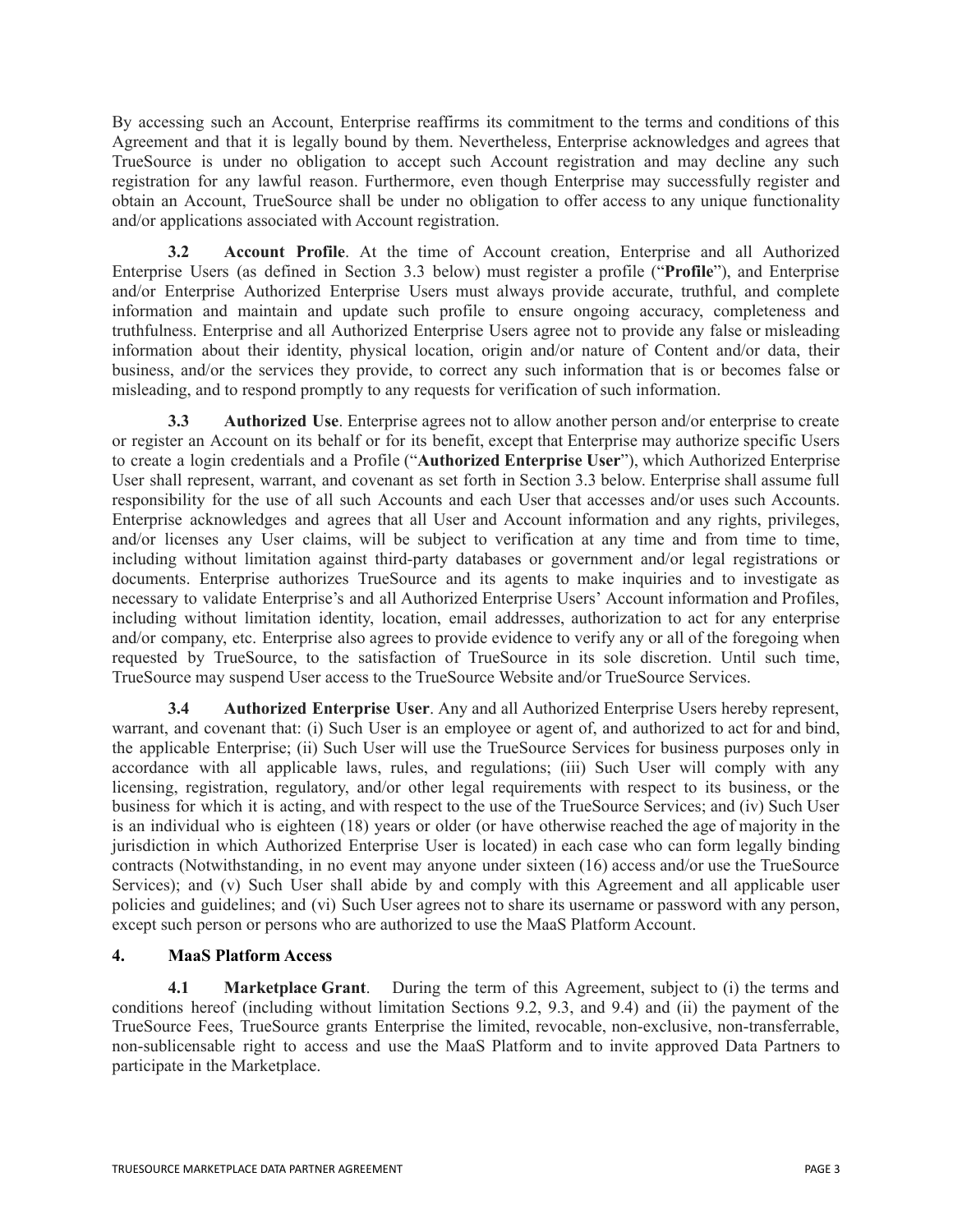**4.2 MaaS Partner Invitation**. Enterprise may invite its Data Partners to participate in certain marketplace activities available on the MaaS Platform as may be offered by TrueSource from time to time, which may include functionality to buy and sell Commercial Data ("**Marketplace**"). Subject to the terms and conditions hereof, including without limitation Sections 4.3, and Section 9, Enterprise shall decide in its sole discretion which Data Partners to invite and to accept to participate in the Marketplace and Enterprise shall be solely and fully responsible for all of the acts and omissions of such Data Partner and/or Marketplace Data Partner (as defined below).

**4.3 Marketplace Registration**. Subject to the terms and conditions hereof, to accept the invitation of Enterprise and participate in the Marketplace, such Data Partners shall (i) link to the TrueSource Website by means of such invitation sent by Enterprise, (ii) register an Account, (iii) create a Profile in accordance with and subject to Section 3.2, and (iv) during such registration and Profile creation accept and agree to TrueSource's standard terms and conditions of access and use then in effect, as such terms and conditions may be updated and/or modified by TrueSource from time to time in its sole discretion ("**Marketplace Data Partner**").

# **5. Marketplace**

**5.1 Marketplace Invitation**. Enterprise may send an invitation originating from its Account that invites Data Partners to join its Marketplace. Other than providing Enterprise with access to and use of the MaaS Platform and related Marketplace functionality, TrueSource shall not be otherwise be involved. Except for the requirement that such Data Partners agree to TrueSource's terms of access and use, as may be updated and or amended from time to time in its sole discretion, which such Data Partner shall fully comply with, TrueSource will not engage in the discussions, relationship, and/or contracting, if any, between Enterprise and any Marketplace Data Partner.

**5.2 Marketplace Administration**. Enterprise is solely and exclusively responsible for: (i) reviewing the invitations to, or requests of, Data Partners to join the Marketplace; (ii) evaluating and assessing the suitability and appropriateness of a Data Partner with respect to its joining and participating in the Marketplace. TrueSource merely makes the TrueSource Website, Accounts, Maas Platform, and the Marketplace available to enable Enterprise to engage with its Marketplace Data Partners. Subject to Section 4 and this Section 5 (and all other applicable terms hereof), Enterprise is and shall be solely responsible for the accuracy and legality of any Data Partners information, data, and/or Content and negotiating, agreeing to, executing, and/or entering into any legal agreement, if any, with any Data Partners and/or any Marketplace Data Partners. While retaining the right to do so, TrueSource is under no obligation to verify any Content, data, information, and/or feedback uploaded and/or provided by Enterprise, Data Partners, Marketplace Data Partners, Users, and/or other third parties and does not offer to perform background checks on or validate the identity, credentials, and/or licenses of any of the foregoing nor to check or validate the nature, quality, or status of any Content, data, and/or information.

**5.3 Marketplace Data Partner Terms of Use**. When a Data Partner decides to participate in the Marketplace, Enterprise shall ensure that Data Partner agrees in writing to such terms and conditions as TrueSource may require from time to time in its sole discretion. TrueSource shall post its Marketplace terms and conditions of use and shall require Data Partners' agreement as a condition to creating an Account and joining the Marketplace; and Enterprise shall ensure that such Data Partner accepts and agrees and that it complies with such terms and conditions. While TrueSource shall be under no obligation to exercise any rights, Enterprise and each of its Data Partners acknowledges, agrees, and understands that TrueSource retains complete authority to determine the rights and privileges related to the use of the Marketplace and MaaS Platform, and related to any TrueSource Services.

**5.4. Representations, Warranties, and Covenants**. Enterprise represents, warrants, and covenants that: (i) it has all rights and licenses required to engage in Marketplace activities; (ii) it shall not employ the Marketplace, MaaS Platform, and/or TrueSource Services for any purpose if it does not have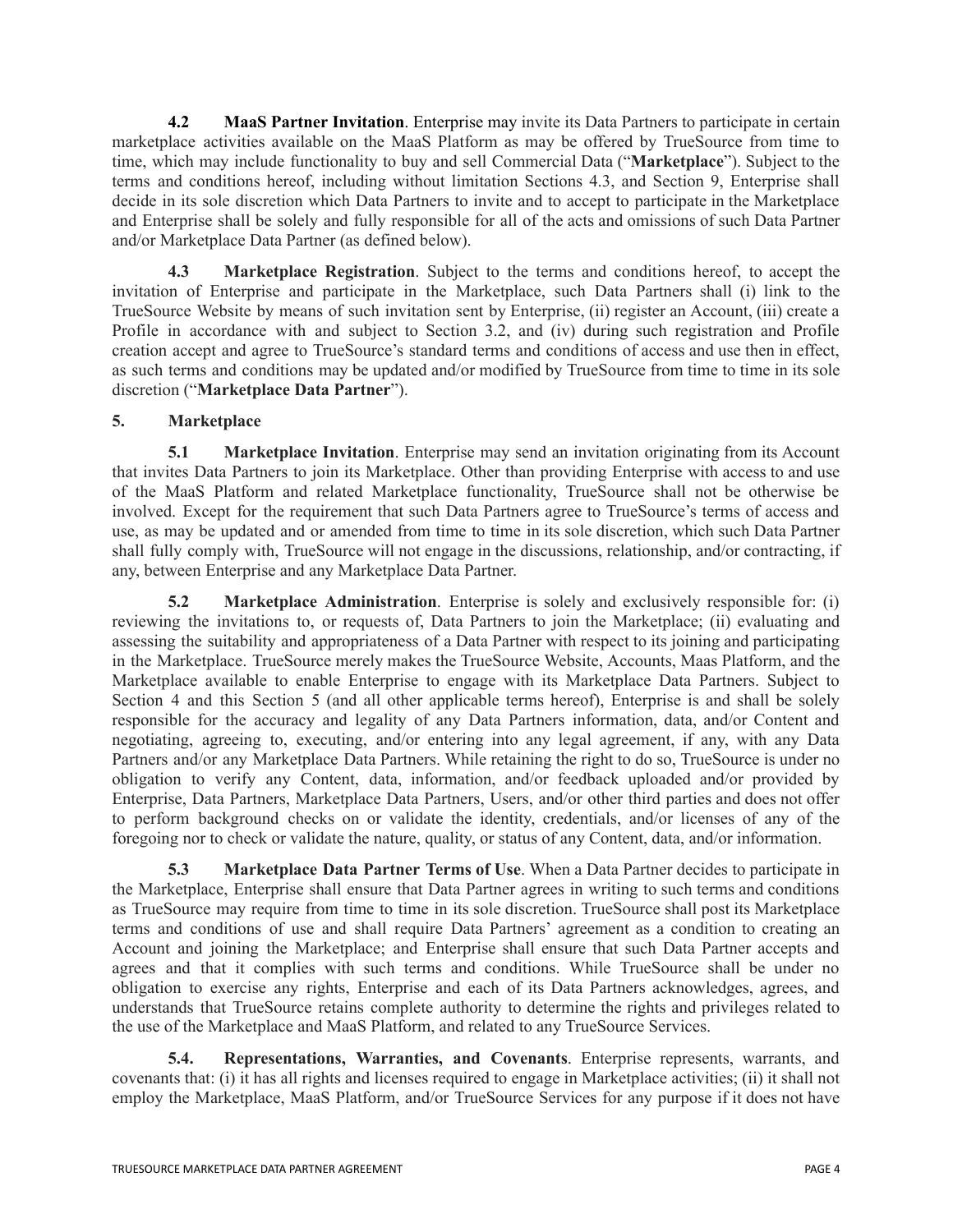the appropriate rights and licenses to do so, nor will it in such case request or encourage any Marketplace Data Partner to do so; and (iii) Enterprise and its Marketplace Data Partners have not engaged in any illegality or impropriety in the collection, possession, distribution, and/or sale of any Content, data, and/or information, nor will it at any point during the term of this Agreement and/or during the use of the TrueSource Services.

Enterprise and each of its Marketplace Data Partners acknowledge and agree that: (i) neither is an employee of TrueSource, nor a contractor of TrueSource, nor a joint venture and/or partner of TrueSource and that no User of the TrueSource Services is eligible for any of the rights or benefits of employment (including unemployment and/or workers compensation insurance) nor any other rights or benefits; (ii) TrueSource will not have any liability or obligations, including under or related to the Marketplace, for any acts or omissions by any Users; (iii) while retaining the right to do so, TrueSource does not, in any way, (a) supervise, direct, or control the Marketplace, nor any of its activities; (b) impose quality standards related to any Content, data, and/or information; nor (c) dictate the performance, methods, or processes of any User.

**5.5 Marketplace Customization; White-label Solution; Marks Use.** Enterprise may request that TrueSource customize certain elements of the Marketplace, and Enterprise and TrueSource shall agree in writing regarding such customization and any additional fees and expenses related thereto. Such customization may include the incorporation of the Marks of Enterprise into the Marketplace, and, in such instance, Enterprise hereby grants to TrueSource a non-exclusive, non-transferable, non-sublicensable right and license to use only the Marks of Enterprise that are set forth in the attached Order Form, or as may otherwise be identified by Enterprise to TrueSource, during the term of this Agreement. TrueSource shall have no interest in or right to the use of such Marks, except for the limited right of usage pursuant to this Agreement. On the expiration or earlier termination of this Agreement, such licenses granted will also terminate and TrueSource shall immediately cease using Enterprise's Marks.

# **6. Marketplace Data Sales**

**6.1 Data Sales.** The Marketplace may include functionality by which Enterprise, or its Marketplace Data Partners, may upload Commercial Data (as defined below) to the Marketplace and offer to sell and/or to sell or transfer it ("**Commercial Data Transfer**"). Subject to the terms and conditions of this Agreement, if such Commercial Data Transfer functionality shall be made available, Enterprise, its Authorized Enterprise Users, and Marketplace Data Partners shall only upload Commercial Data to the Marketplace. Enterprise, its Authorized Enterprise Users, and Marketplace Data Partners are expressly prohibited from uploading, offering for sale or transfer, and/or selling or transferring anything other than Commercial Data, as such is defined herein. For the avoidance of doubt, any such Commercial Data Transfer shall also be subject to all other terms and conditions of this Agreement, including without limitation the representations, warranties, and covenants set forth in Section 6.3 below and the TrueSource Fees set forth in Section 7 below.

**6.2 Commercial Data**. "**Commercial Data**" means business, economic, and/or labor industry data in the public domain that (i) does not include and/or contain any Excluded Data (as defined below); (ii) has been lawfully obtained and is lawfully possessed free of any and all restrictions or limitations on its use, sale, publication, and/or distribution, and (iii) that is free of any liens or encumbrances or similar claims.

"**Excluded Data**" means information and/or data that is subject to any federal, state, and/or foreign laws and regulations relating to (i) Privacy Laws (as defined below), (ii) national security laws, and/or import or export laws, rules, and/or regulations, including without limitation those of the United States or People's Republic of China; (iii) consumer laws, rules, or regulations; (iv) any other laws, rules, or regulations that restrict, limit, and/or prohibit the Commercial Data Transfer; and/ (iv) any third party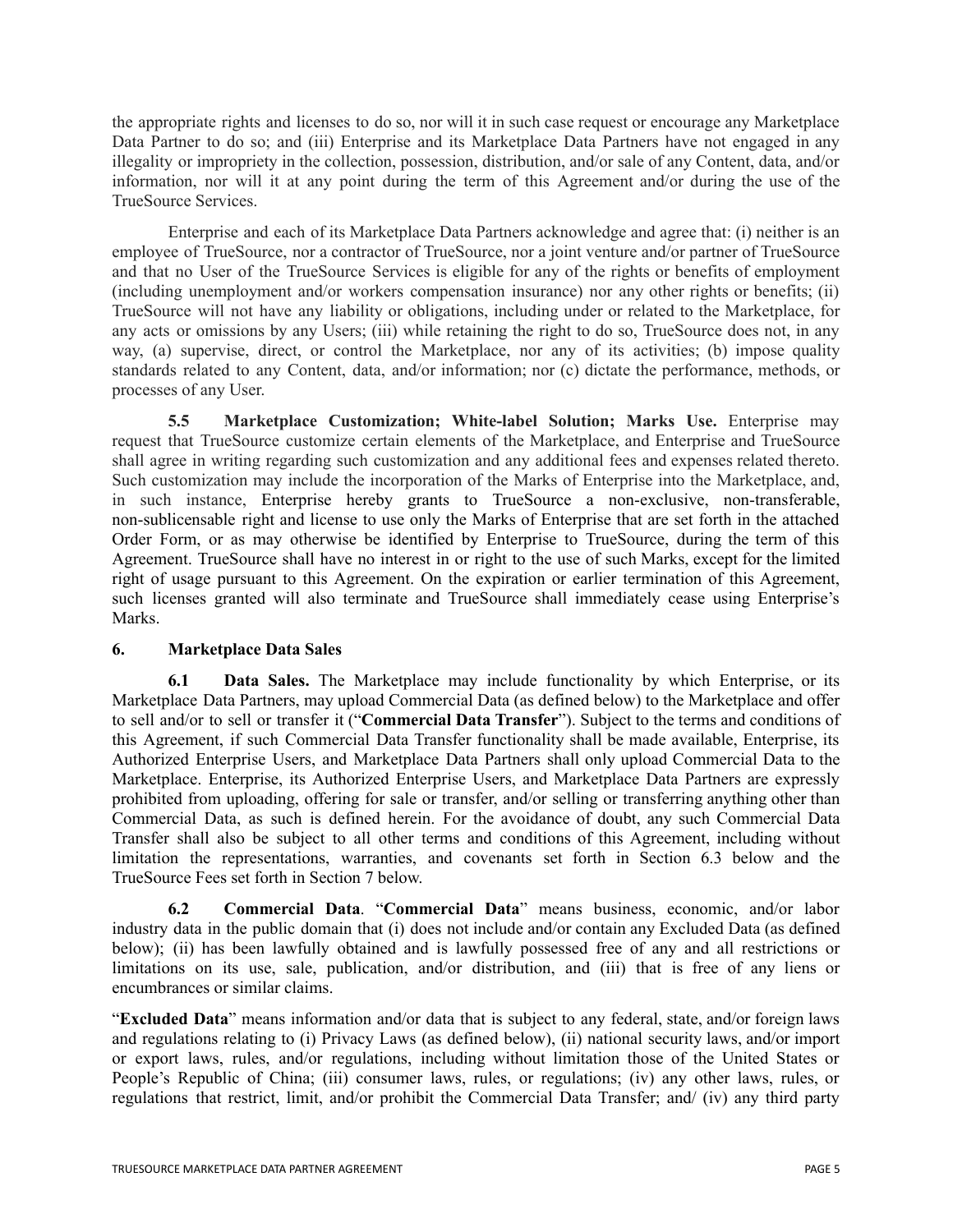legal agreements, contracts, and/or arrangements that restrict, limit, or prohibit the Commercial Data Transfers.

"**Privacy Laws**" shall mean each law, regulation, rule, directive or any similar rule of any country, state, or political subdivision that concerns the Processing (as defined below) of Personal Data (as defined below); security incident notifying requirements regarding personal data; privacy and security requirements for websites and mobile applications, online behavioral advertising, tracking technologies, or call or electronic monitoring or recording, including outbound calling and text messaging, telemarketing and email marketing, direct marketing and any other initiation, transmission, monitoring, recording, or receipt of communications (in any format, including voice, video, email, phone, text messaging, or otherwise), including, without limitation, the California Consumer Privacy Act of 2018 (as amended by the California Privacy Rights Act of 2020) and all regulations adopted by the California Attorney General or the California Privacy Protection Agency pursuant thereto, the Payment Card Industry Data Security Standard, the Federal Trade Commission Act, the Gramm Leach Bliley Act, the Fair Credit Reporting Act, the Fair and Accurate Credit Transactions Act, the Telephone Consumer Protection Act, the Telemarketing and Consumer Fraud and Abuse Prevention Act, the Controlling the Assault of Non-Solicited Pornography and Marketing Act of 2003, the Children's Online Privacy Protection Act, the Computer Fraud and Abuse Act, the Electronic Communications Privacy Act, the Video Privacy Protection Act, other state privacy and data security laws, state social security number protection laws, state laws relating to the privacy of biometric information, the European General Data Protection Regulation, the Brazilian Geral de Proteção de Dados, the Canadian Personal Information Protection and Electronic Documents Act, the Chinese Personal Information Protection Law and all similar laws, regulations, rules or directives

"**Processing**" shall mean any operation or set of operations that is performed on Personal Data or on sets of Personal Data, whether or not by automated means, such as the collection, recording, organization, structuring, storage, adaption, alteration, retrieval, consultation, use, disclosure by transmission, dissemination or otherwise making available, alignment or combination, restriction, erasure or destruction.

"**Personal Data**" shall mean (a) any information that relates to an identified or identifiable natural person, device, or household, including name, street address, telephone number, e-mail address, photograph, social security number, social insurance number, driver's license number, passport number, government-issued identification number, customer or account number, health information, financial information, consumer report information, device identifier, transaction identifier, IP address, physiological and behavioral biometric identifier, or any other piece of information that alone or in combination with other information allows the identification a natural person, device or household; and (b) any other information that is otherwise considered "personal information," "personally identifiable financial information", "personally identifiable information", or "personal data" under applicable Privacy Laws.

**6.3 Data Representations and Warranties**. Enterprise represents, warrants, and covenants that (i) Enterprise and its Marketplace Data Partners shall only upload to the Marketplace data, information and/or Content that is Commercial Data; (ii) Enterprise and its Marketplace Data Partners have not and shall not upload to the Marketplace any Excluded Data; (iii) Enterprise and its Marketplace Data Partners have not and shall not attempt to offer for sale nor attempt to sell or to transfer any Excluded Data through or in connection with the Marketplace; (iv) Enterprise and its Marketplace Data Partners have not obtained and shall not obtain or possess the Commercial Data, or any uploaded Content, data, and/or information, in violation of any Privacy Laws; (v) Enterprise and its Marketplace Data Partners have the right, and shall continue to have the right, to upload, offer for sale, and sell or transfer the Commercial Data, or any other data, information, and/or Content it shall upload, offer for sale, and sell or transfer in relation to the Marketplace.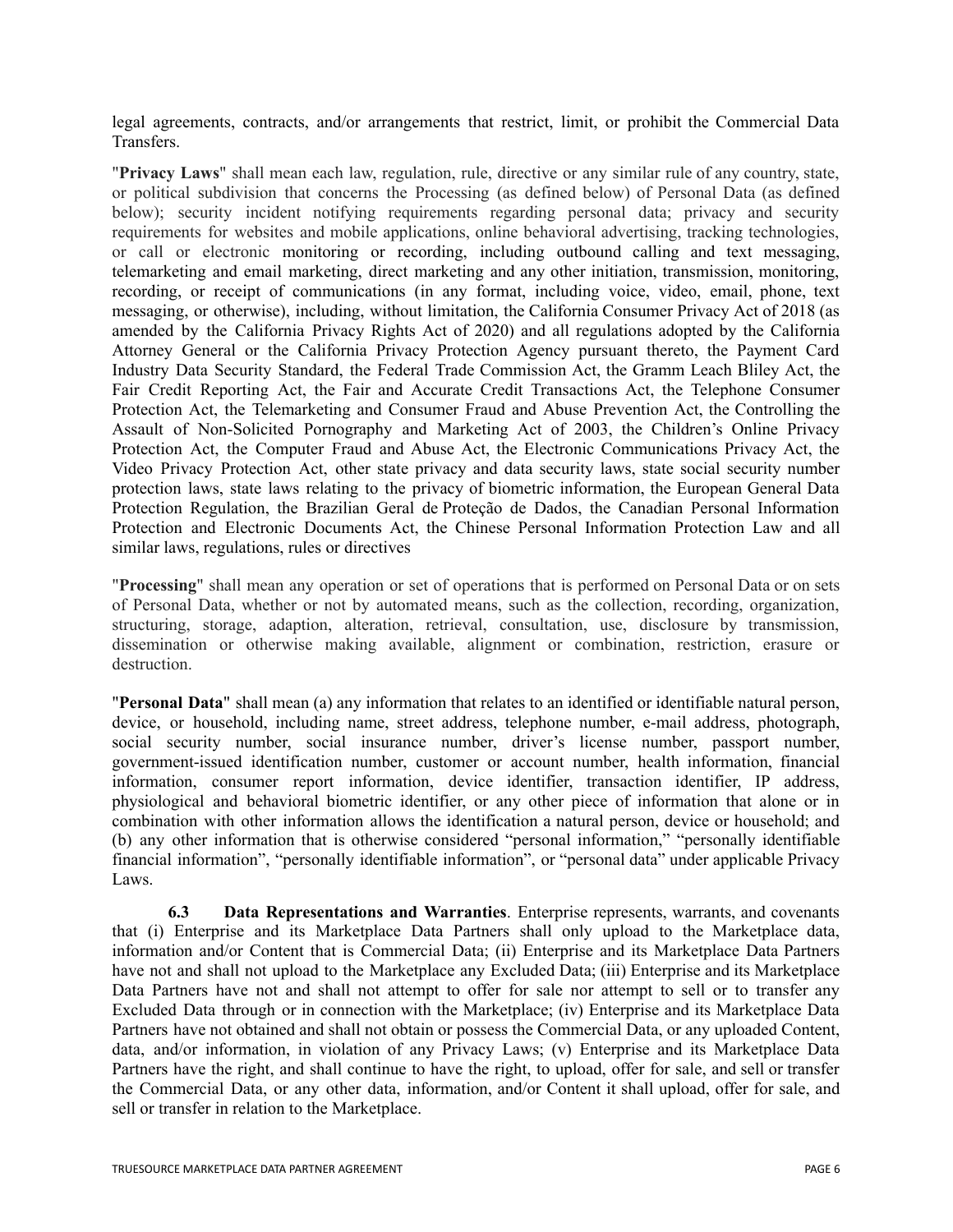(1) they haven't obtained the data by violating any privacy laws, and (2) they have the right to upload the data and sell it. Am I missing that?

# **7. TrueSource Fees**

**7.1 Enterprise Account Fee.** Enterprise shall pay an annual fee to maintain an active Account, and such annual subscription shall automatically renew unless terminated earlier in accordance with the terms of this Agreement. Any additional Accounts created and/or registered by Enterprise shall be subject to additional charges and fees. Such Account Fee, and any additional Account fees, shall be set forth in the applicable Order Form, or as otherwise set forth in TrueSource's standard pricing guide published from time to time.

**7.2 Commercial Data Transfer Fee**. Enterprise shall also pay TrueSource a revenue share equal to a percentage or flat fee, as set forth in the applicable Order Form, on every Commercial Data Transfer and each and every sale or transfer of such arising out of the Marketplace, including any transfer associated with any Marketplace Data Partner, and including any other transaction for the transfer, license, and/or grant of access to data associated with the Marketplace.

**7.3 Payment Terms.** Such Enterprise Account Fee shall be paid in full within fifteen (15) days of registration of an Account, or receipt of an invoice, whichever is earlier, and then again, each year thereafter, fifteen (15) days after the annual Account subscription shall automatically renew, or receipt of an invoice, whichever is earlier. Commercial Data Transfer Fees shall be paid on the earlier of fifteen (15) days after invoicing, immediately by means of deduction from the payment system, or as otherwise agreed upon by the parties in a mutually executed writing. Except as expressly set forth in this Agreement, the fees set forth herein are non-refundable and non-cancelable, and TrueSource reserves the right to charge interest on such fees and other amounts due or payable hereunder that are not paid within fifteen (15) days of the earlier of when they were due or payable, or when they were invoiced, at a rate of one and one-half percent (1.5%) per month, or the highest rate permitted by applicable law, whichever is less, plus all expenses of collection.

**7.4 Taxes**. The fees and charges under this Agreement do not include any sales, use, excise, transaction, and/or other similar taxes levied against or upon the rights of use or license or the furnishing or delivery or receipt of products and/or services pursuant to this Agreement, nor do they include any other charges or fees, imposed by the government, bank, or other. Enterprise shall be responsible for all fees and charges and taxes associated with the payment for the TrueSource Services, other than United States taxes based on TrueSource's net income.

## **8. Term and Termination**

**8.1 Termination for Inactivity**. Subject to the terms hereof and applicable law, if an Enterprise, Enterprise Data Partner, and/or User Account remains inactive for three (3) months, then TrueSource may suspend or terminate access to the TrueSource Services, deactivate or delete the Account and delete all its Content, data, or information, and/or may terminate this Agreement.

**8.2 Termination for Convenience.** Subject to the following and the terms hereof, Enterprise or TrueSource may at any time terminate this Agreement in its sole discretion for any reason or no reason, without explanation, upon thirty (30) days prior written notice to the other party, at which time all access to Enterprise's Account and/or the TrueSource Services shall be immediately terminated. Enterprise shall provide written notice of such termination to Edward Igushev (igushev attuesource.io). If TrueSource terminates this Agreement for convenience pursuant to this Section, then TrueSource agrees to provide a pro-rata refund of the unused portion of the annual Enterprise Account Fee, net of any fees and/or expenses due and owing TrueSource, for the period following termination.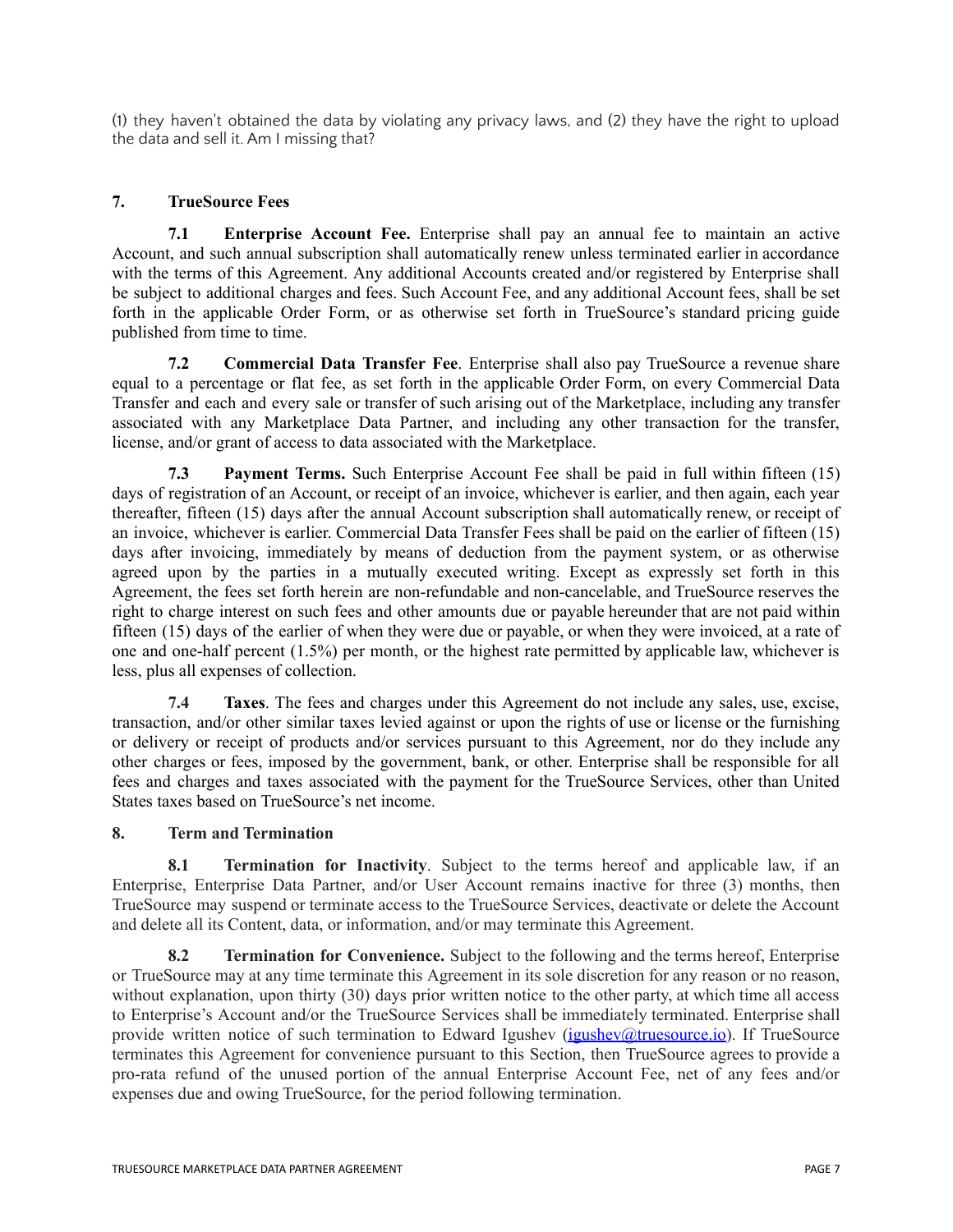**8.3 For Cause Termination or Response.** Without limiting TrueSource's other rights or remedies, TrueSource may, but is not obligated to, temporarily or indefinitely revoke or limit access to the TrueSource Services, deny any User registration, and/or permanently revoke any User access to the TrueSource Services if: (i) User breaches the letter or spirit of any terms and conditions of this Agreement; (ii) TrueSource suspects or becomes aware that User has provided false or misleading information to TrueSource; (iii) TrueSource believes, in its sole discretion, that User actions may cause legal liability for any other User and/or TrueSource or its affiliates, or may be contrary to the interests of the User community, or may involve illicit or illegal activity; or (iv) TrueSource is required by law, legal process, or law enforcement. If any User's Account is temporarily or permanently closed, User may not use the TrueSource Website, Account, and/or TrueSource Services under the same Account or a different Account or re-register under a new Account without TrueSource's prior written consent.

IF TRUESOURCE DECIDES TO TEMPORARILY OR PERMANENTLY REMOVE ACCESS AND/OR CLOSE A USER'S ACCOUNT, TRUESOURCE SHALL HAVE THE RIGHT BUT NOT THE OBLIGATION TO: (I) INFORM OTHER USERS OF THE STATUS OF THE ACCOUNT, (II) PROVIDE OTHER USERS WITH REASONS FOR THE REMOVAL OF ACCESS AND/OR CLOSURE. USER AGREES THAT TRUESOURCE SHALL HAVE NO LIABILITY ARISING FROM OR RELATING TO ANY SUCH NOTICE TO OTHER USERS.

Except as otherwise required by law, if User's Account is closed for any reason, User will no longer have access to Content, data, information, messages, files, and/or other material it keeps on the TrueSource Services. Within a maximum of thirty (30) days following the closure of User's Account and/or termination of this Agreement for any reason, TrueSource will, upon User's written request, return the Account Content to User in a mutually agreed-upon format. Absent such a request, any closure of User's Account may involve deletion of any of the foregoing and/or such Content stored in the Account for which TrueSource will have no liability whatsoever. TrueSource, in its sole discretion and as permitted or required by law, may retain some or all of the Account information.

**8.4 Survival**. After this Agreement terminates, the terms of this Agreement that expressly or by their nature contemplate performance after this Agreement terminates or expires will survive and continue in full force and effect. The termination of this Agreement for any reason will not release Enterprise or TrueSource from any obligations incurred prior to termination of this Agreement or that thereafter may accrue in respect of any act or omission prior to such termination.

## **9. Intellectual Property Rights**

**9.1 Retained Rights**. Enterprise acknowledges and agrees that TrueSource and its licensors and suppliers retain and own all rights, title, and interests in and to the following, and in and to all Intellectual Property Rights therein: (i) the TrueSource Website, MaaS Platform, Marketplace, TrueSource Services, and any and all other services and products related thereto; (ii) the components and any and all other materials, Content, data and/or information provided and/or made available by TrueSource in connection with any of the foregoing (but excluding Content and/or data provided exclusively by Enterprise); and (iii) any and all configurations, derivative works, developments, modifications, adaptations, changes, alterations, edits, conversions, improvements and/or the like made to, arising out of, and/or resulting from any of the foregoing. All rights not expressly granted under this Agreement, are reserved to TrueSource and its licensors and suppliers, and there are no implied rights. Under no circumstances will anything in this Agreement be construed as granting, by implication, estoppel, or otherwise, a right or license to any party's intellectual property or proprietary technology other than in strict accordance with the terms of this Agreement. Enterprise, Authorized Enterprise Users, Marketplace Data Partners, and all other Users acknowledge and agree that TrueSource and its licensors, suppliers, vendors, and/or its third-party vendors shall own all rights, title, and interest in and to all Intellectual Property Rights in and to and any suggestions, enhancement requests, feedback, or recommendations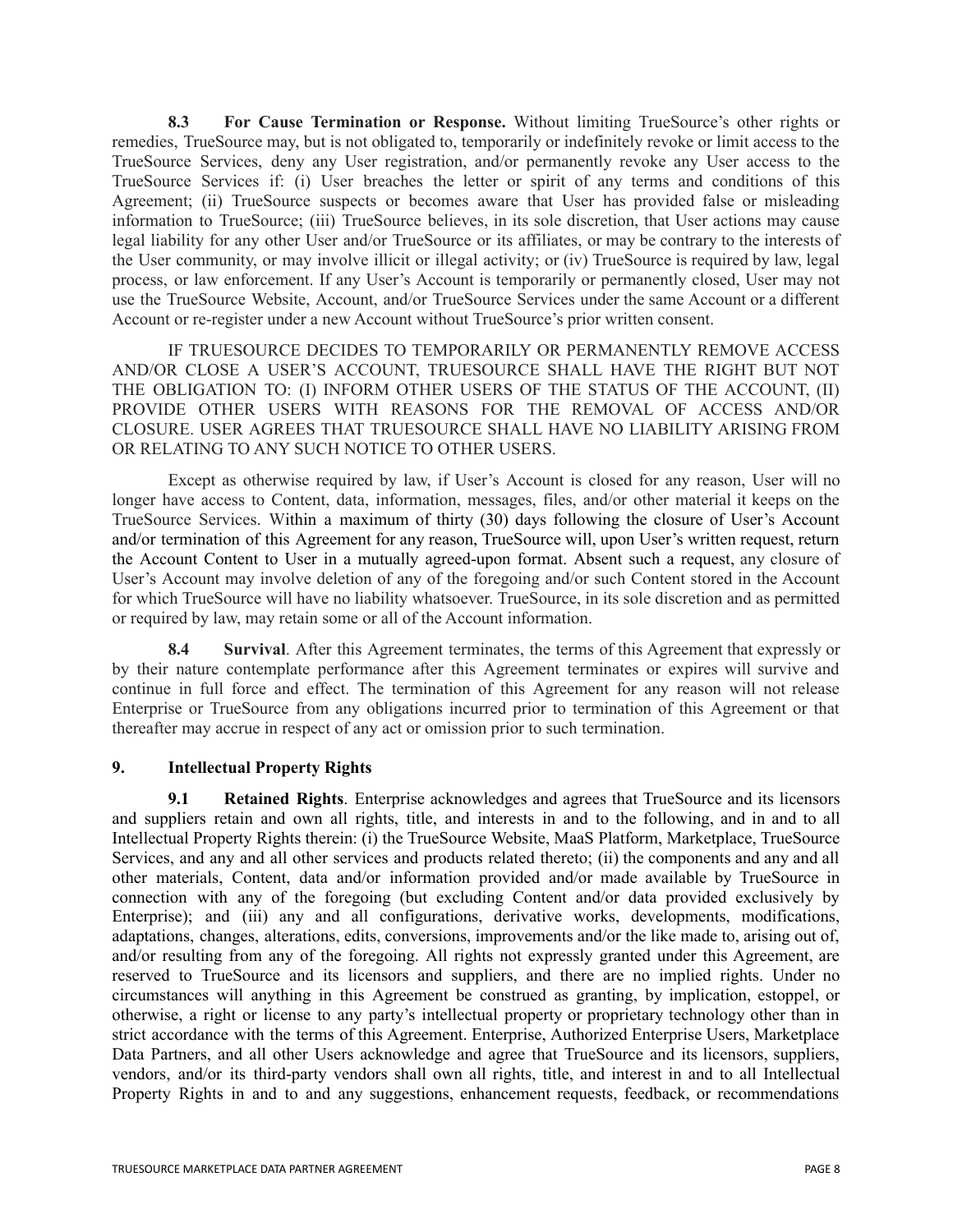provided by Enterprise, Authorized Enterprises Users, Marketplace Data partners, and/or all other Users relating to the TrueSource Services without any limitations, restrictions, and/or requirement of compensation, including without limitation all unpatented inventions, patent applications, patents, design rights, copyrights, Marks, know-how and other trade secret rights, and all other Intellectual Property Rights, derivatives or improvements thereof.

**9.2 Misuse of TrueSource Services Prohibited**. Enterprise, Authorized Enterprise Users, and Marketplace Data Partners may not and shall not, nor allow any third party to: (i) modify, disassemble, decompile or reverse engineer the TrueSource Services, nor any services and/or products related to the foregoing or to this Agreement; (ii) copy the TrueSource Services and/or make any derivative works thereof; (iii) use information from any of the TrueSource Services to build a database for resale or for access by a third party in direct or indirect competition with the TrueSource Services; (iv) delete or in any manner alter the copyright, Mark, and other proprietary rights notices, if any, of TrueSource and its licensors and/or suppliers appearing on any TrueSource Services. Enterprise, Authorized Enterprise Users, and Marketplace Data Partners shall not (a) except as expressly provided herein, license, sell, rent, lease, transfer, assign, distribute, display, host, outsource, disclose or otherwise commercially exploit or make the TrueSource Services available to any third party; (b) attempt to disable or circumvent any security mechanisms used by the TrueSource Services or any applications running on the TrueSource Services; (c) engage in any activity that interferes with or disrupts the TrueSource Services (or the servers and networks which are connected to the Services); (d) except as expressly provided herein, rent, lease, provide access to or sublicense any elements of the TrueSource Services to a third party or use the TrueSource Services on behalf of or to provide services to third parties; (e) access the TrueSource Services in a manner intended to avoid incurring fees or exceeding usage limits or quotas; (f) access the TrueSource Services for the purpose of bringing an intellectual property infringement claim against TrueSource or for the purpose of creating a product or service competitive with the TrueSource Services; or (g) use any robot, spider, site search/retrieval application or other manual or automatic program or device to retrieve, index, "scrape," "data mine" or in any way gather Content from the TrueSource Services. Furthermore, Enterprise, Authorized Enterprise Users, and Marketplace Data Partners may not and shall not, nor allow any third party to upload, record, publish, distribute, post, link to, transmit or distribute Content, or otherwise utilize the TrueSource Services in a manner that: (i) advocates, promotes, incites, instructs, informs, assists or otherwise encourages violence, inappropriate behavior, and/or any illegal activities; (ii) infringes or violates the copyright, patent, trademark, service mark, trade name, trade secret, or other intellectual property rights of any third party or TrueSource, or any rights of publicity or privacy of any party; (iii) attempts to mislead others about Enterprise or any Authorized Enterprise User's identity or the origin of a message or other communication, or impersonates or otherwise misrepresents its affiliation with any other person or entity, or is otherwise materially false, misleading, or inaccurate; (iv) promotes, solicits or comprises inappropriate, harassing, insensitive, abusive, profane, hateful, defamatory, libelous, threatening, obscene, indecent, vulgar, pornographic or otherwise objectionable or unlawful content or activity; (v) is harmful to minors; (vi) utilizes or contains any viruses, Trojan horses, worms, malware, spyware, time bombs, or any other similar software, data, or programs that may damage, detrimentally interfere with, surreptitiously intercept, or expropriate any system, data, personal information, Content, and/or property of another; or (vii) violates any law, statute, ordinance, or regulation (including without limitation the laws and regulations governing export control, unfair competition, anti-discrimination, or false advertising). TrueSource reserves the right (but shall have no obligation) to monitor and remove Content, data, and/or information from the TrueSource Services, at its discretion. Enterprise, Authorized Enterprise Users, and Marketplace Data Partners, agree to immediately take down any Content they have supplied that violates the above terms, including pursuant to a takedown request from TrueSource. TrueSource also reserves the right, but shall not have the obligation, to directly take down any such Content. Enterprise and Authorized Enterprise User shall not create Internet "links" to the TrueSource Services or "frame" or "mirror" any part of the TrueSource Service, including any content or Content contained in the TrueSource Services, on any other server or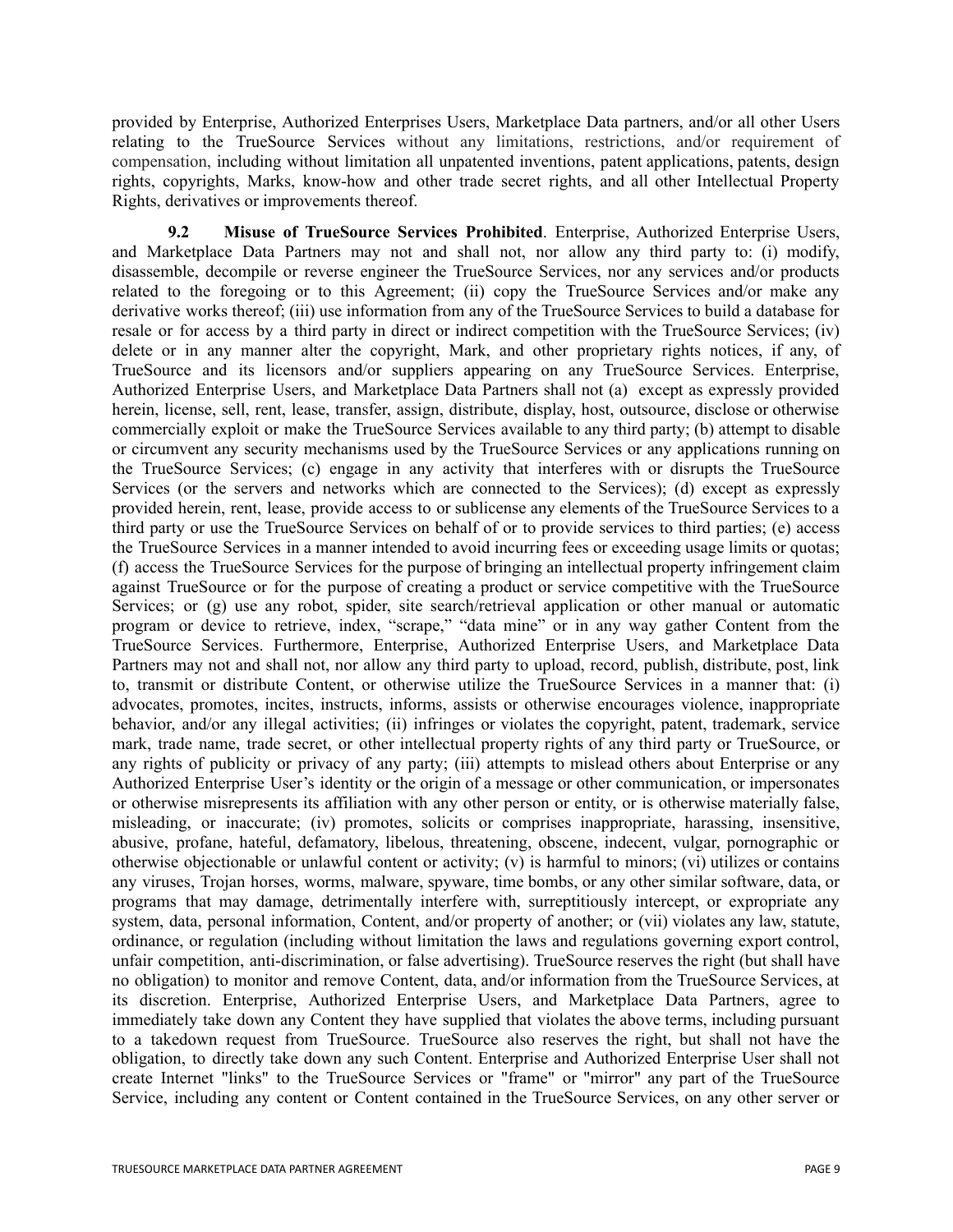device. Except as expressly stated herein, no part of the TrueSource Services may be copied, reproduced, distributed, republished, downloaded, displayed, posted or transmitted in any form or by any means, including but not limited to electronic, mechanical, photocopying, recording, or other means.

**9.3 Export Compliance**. The TrueSource Services are subject to all applicable export control laws and regulations, including without limitation those of the United States government. Enterprise and Authorized Enterprise Users agree not to directly or indirectly export, re-export, divert, release, provide access to, transfer or disclose the TrueSource Services, or any derivative thereof, to any prohibited or restricted destination, end-use or end-users or to anyone who requires a United States export license or other license, except in accordance with all relevant export control laws and regulations which may require it to obtain necessary licenses, approvals or permissions from the appropriate US governmental authority and all required foreign authorities prior to undertaking such activities.

**9.4 Consumer Notices and Laws**. Enterprise will, on behalf of itself and TrueSource as its service provider, provide all required consumer notices and disclosures and, where required, secure consent in compliance with all applicable laws, rules, and regulations with respect to any Content and usage of the TrueSource Services and with respect to any applicable consumer privacy regulations and with respect to any national security data rules. Except as expressly provided otherwise in this Agreement, Enterprise will be solely responsible for and agrees to comply with, all applicable laws, rules, and regulations.

# **10. Warranty Disclaimer**

EXCEPT AS EXPRESSLY PROVIDED OTHERWISE IN THIS, TO THE MAXIMUM EXTENT PERMITTED BY APPLICABLE LAW, TRUESOURCE WEBSITES, ACCOUNTS, MAAS PLATFORM, MARKETPLACE, TRUESOURCE SERVICES, AND/OR ANY AND ALL OTHER SERVICES AND/OR PRODUCTS RELATED THERETO AND/OR MADE AVAILABLE TO ENTERPRISE ARE PROVIDED "AS IS" AND "WITH ALL FAULTS" AND TRUESOURCE AND ITS LICENSORS, VENDORS, AND/OR SUPPLIERS DISCLAIM ANY AND ALL WARRANTIES, GUARANTEES, PROMISES, REPRESENTATIONS, WHETHER EXPRESS OR IMPLIED, INCLUDING, BUT NOT LIMITED TO, ANY IMPLIED WARRANTIES OF MERCHANTABILITY, FITNESS FOR A PARTICULAR PURPOSE, WARRANTIES ARISING FROM COURSE OF PERFORMANCE, COURSE OF DEALING OR USAGE IN TRADE, QUIET ENJOYMENT, TITLE, NON-INFRINGEMENT, SYSTEM INTEGRATION, OR CONTENT AND/OR DATA ACCURACY. TRUESOURCE, ON BEHALF OF ITSELF AND ITS LICENSORS, VENDORS, AND/OR SUPPLIERS, DOES NOT WARRANT THAT THE TRUESOURCE SERVICES AND/OR ANY AND ALL OTHER SERVICES AND/OR PRODUCTS MADE AVAILABLE TO USER WILL MEET ENTERPRISE REQUIREMENTS OR EXPECTATIONS, THAT THE OPERATION AND/OR USE OF THE FOREGOING WILL BE UNINTERRUPTED OR ERROR-FREE, OR THAT ANY ERRORS WILL BE CORRECTED. ENTERPRISE ACKNOWLEDGES AND AGREES THAT THE DISCLAIMERS, LIMITATIONS, AND EXCLUSIONS OF LIABILITY SET FORTH IN THIS AGREEMENT FORM AN ESSENTIAL BASIS OF THE BARGAIN BETWEEN THE PARTIES, AND THAT, ABSENT SUCH DISCLAIMERS, LIMITATIONS, AND EXCLUSIONS, THE TERMS OF THIS AGREEMENT, INCLUDING, WITHOUT LIMITATION, THE ECONOMIC TERMS, WOULD BE SUBSTANTIALLY DIFFERENT.

## **11. Limitation of Liability**

Enterprise and any and all Users agree that TrueSource shall not be liable for any damages or losses arising out of or in connection with the TrueSource Website or TrueSource Services, including, but not limited to: (i) inability to use them; (ii) delays or disruptions relating thereto; (iii) viruses or other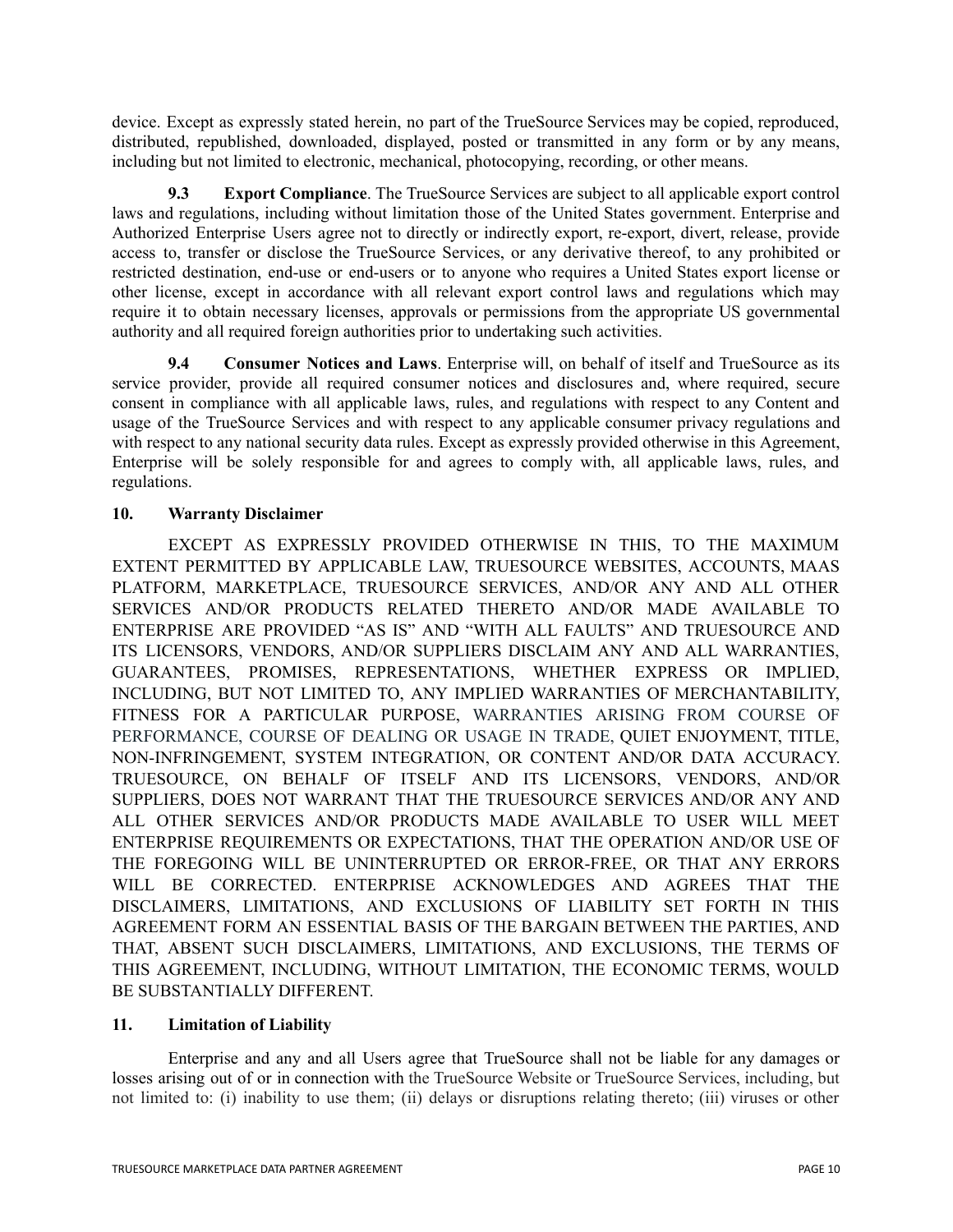malicious software obtained by accessing, or linking thereto; (iv) glitches, bugs, errors, or inaccuracies of any kind in them; (v) damage to Enterprise's, Authorized Enterprise User's, Marketplace Data Partner's, and/or any User's hardware devices arising from the use thereof; (vi) the content, actions, or inactions of third parties' use of them; (vi) a suspension or other action taken with respect to the Accounts; (vii) any User's reliance on the quality, accuracy, or reliability of Commercial Data, data, information, Content, postings, profiles, ratings, recommendations, and feedback used on, or made available through the TrueSource Services; and (viii) Enterprise need to modify practices, content, or behavior or its loss of or inability to do business, as a result of changes to the terms of service.

ADDITIONALLY, IN NO EVENT WILL TRUESOURCE, ITS AFFILIATES, ITS LICENSORS, OR ITS THIRD-PARTY SERVICE PROVIDERS BE LIABLE FOR ANY SPECIAL, CONSEQUENTIAL, INCIDENTAL, PUNITIVE, EXEMPLARY, OR INDIRECT COSTS OR DAMAGES, INCLUDING, BUT NOT LIMITED TO, LITIGATION COSTS, INSTALLATION AND REMOVAL COSTS, OR LOSS OF DATA, PRODUCTION, PROFIT, OR BUSINESS OPPORTUNITIES. THE LIABILITY OF TRUESOURCE, ITS AFFILIATES, ITS LICENSORS, AND ITS THIRD-PARTY SERVICE PROVIDERS TO ENTERPRISE AND/OR ANY AUTHORIZED ENTERPRISE USER FOR ANY CLAIM ARISING OUT OF OR IN CONNECTION WITH THIS AGREEMENT OR THE OTHER TERMS OF SERVICE WILL NOT EXCEED ENTERPRISE'S SEMI-ANNUAL FEES. THESE LIMITATIONS WILL APPLY TO ANY LIABILITY, ARISING FROM ANY CAUSE OF ACTION WHATSOEVER ARISING OUT OF OR IN CONNECTION WITH THIS AGREEMENT OR ANY OTHER AGREEMENT BETWEEN THE PARTIES, WHETHER IN CONTRACT, TORT (INCLUDING NEGLIGENCE), STRICT LIABILITY, OR OTHERWISE, EVEN IF ADVISED OF THE POSSIBILITY OF SUCH COSTS OR DAMAGES AND EVEN IF THE LIMITED REMEDIES PROVIDED HEREIN FAIL OF THEIR ESSENTIAL PURPOSE. SOME STATES AND JURISDICTIONS DO NOT ALLOW FOR ALL OF THE FOREGOING EXCLUSIONS AND LIMITATIONS, SO TO THAT EXTENT, SOME OR ALL OF THESE LIMITATIONS AND EXCLUSIONS MAY NOT APPLY.

#### **12. Release**

In addition to the recognition that TrueSource is not a party to any contract between Enterprise and any Marketplace Data Partner, if any, and hereby releases TrueSource, its affiliates, and its respective officers, directors, agents, subsidiaries, joint ventures, employees, and service providers from claims, demands, and damages (actual and consequential) of every kind and nature, known and unknown, arising out of or in any way connected with any dispute Enterprise may have with a Marketplace Data Partner and /or any other User, whether it be at law or in equity that exists as of the time User enters into this agreement.

**TO THE EXTENT APPLICABLE, USER HEREBY WAIVES THE PROTECTIONS OF CALIFORNIA CIVIL CODE § 1542 (AND ANY ANALOGOUS LAW IN ANY OTHER APPLICABLE JURISDICTION) WHICH SAYS: "A GENERAL RELEASE DOES NOT EXTEND TO CLAIMS THAT THE CREDITOR OR RELEASING PARTY DOES NOT KNOW OR SUSPECT TO EXIST IN HIS OR HER FAVOR AT THE TIME OF EXECUTING THE RELEASE AND THAT, IF KNOWN BY HIM OR HER, WOULD HAVE MATERIALLY AFFECTED HIS OR HER SETTLEMENT WITH THE DEBTOR OR RELEASED PARTY."**

#### **13. Indemnifications**

Enterprise, Authorized Enterprise Users, and Marketplace Data Partners will indemnify, defend, and hold harmless TrueSource, its affiliates, and its respective directors, officers, employees, representatives, and agents (each an "**Indemnified Party**") for all Indemnified Claims and Liabilities (defined below) relating to or arising out of (i) the use of the TrueSource Services by Enterprise and/or Authorized Enterprise Users and/or its agents; (ii) any Enterprise or Authorized Enterprise User or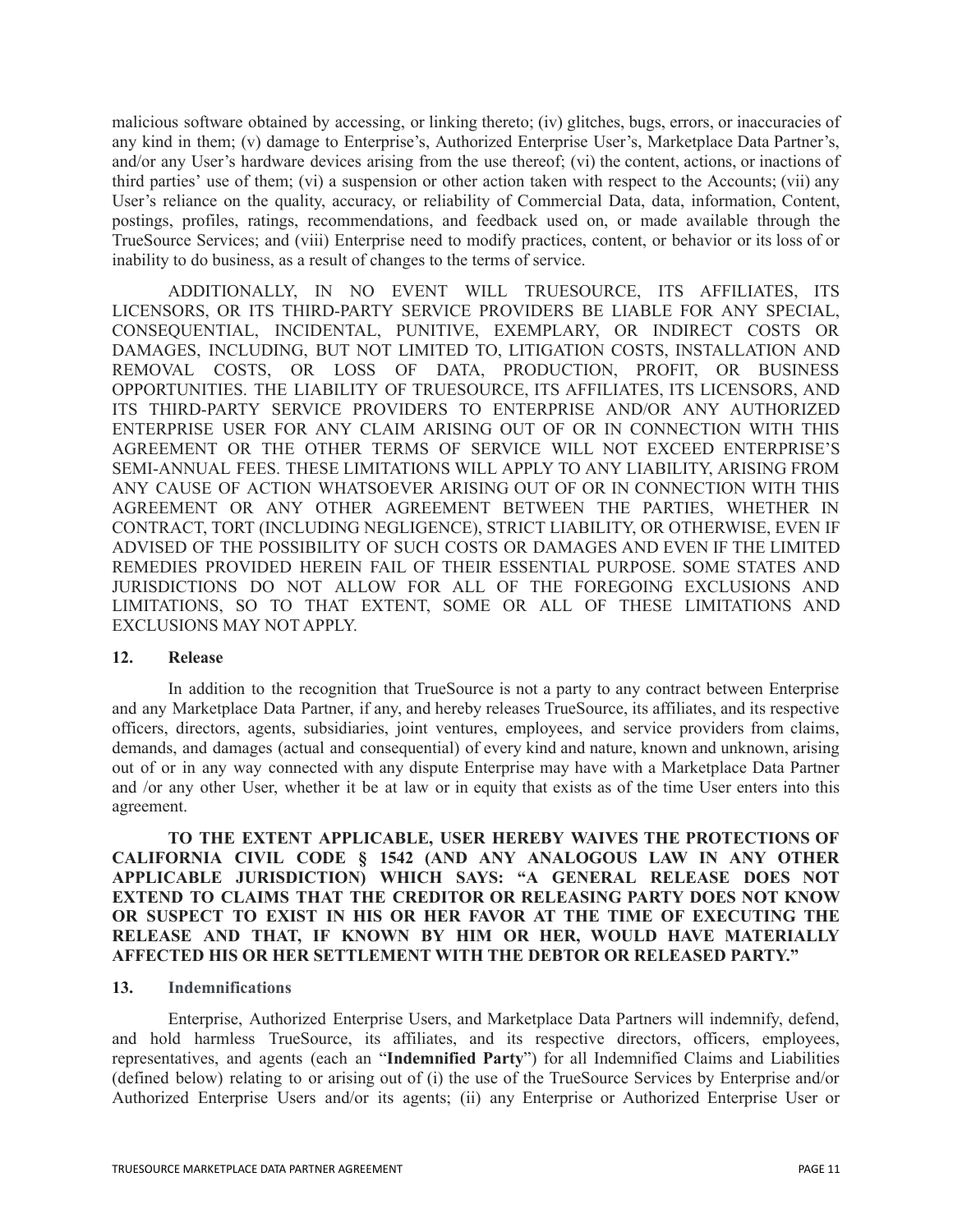Marketplace Data Partner-supplied Content, data, and/or information provided, uploaded, posted, published, sold, transferred, leased, assigned, distributed, and/or otherwise related to its use of the TrueSource Services; (iii) any contract entered into by Enterprise and a Marketplace Data Partner and/or any other User; (iv); the classification of TrueSource as an employer or joint employer of Enterprise, any Marketplace Data Partner, and/or User; (v) any breach of any representation, warranty, and/or covenant in this Agreement, including without limitation the terms of Section 9 of this Agreement; (vi) failure to comply with applicable law, rules, or regulations by Enterprise, Authorized Enterprise User, Marketplace Data Partner, and/or or any of their agents; (viii) negligence, willful misconduct, or fraud by Enterprise, Authorized Enterprise Users, Marketplace Data Partners, and/or their agents; and (ix) defamation, libel, violation of privacy rights, unfair competition, and/or infringement of Intellectual Property Rights, or allegations thereof, to the extent caused by Enterprise, Authorized Enterprise User, Marketplace Data Partners, and/or their agents. An agent includes any person who has apparent authority to access or use User's account as demonstrated by using its username and password.

"**Indemnified Claim and Liabilities**" means any and all claims, damages, liabilities, costs, losses, charges, and expenses (including reasonable attorneys' fees and all related costs and expenses, and any and all such incurred in pursuit of insurance coverage) relating to any allegation, demand, claim, suit, proceeding, demand, or action brought by Enterprise, Authorized Enterprise User, any Marketplace Data Partner, or any third party or other User against an Indemnified Party.

## **14. Choice of Law**

This Agreement and any claim will be governed by and construed in accordance with the laws of the State of Delaware, without regard to its conflict of law provisions and excluding the United Nations Convention on Contracts for the International Sale of Goods (CISG). With respect to any User located outside the United States, the User agrees that the California state courts of Santa Clara County (or, if there is federal jurisdiction, the United States District Court for the Northern District of California) will have jurisdiction and venue with respect to any claim arising out of or relating to this Agreement and consents to the personal jurisdiction and venue of those courts.

#### **15. Confidential Information**

**15.1 Definition**. "**Confidential Information**" means any information in any form related to this Agreement and its purposes disclosed by a party (the "**Discloser**"), or disclosed on behalf of such party by its affiliates or representatives, to the other party (the "**Recipient**"), including without limitation any data, trade secrets, technology, technical data, source code, object code, software, inventions, know-how, information that Discloser considers and treats as confidential, or that a reasonable person would believe is confidential based on the nature of the information. Confidential Information does not include information that (i) at the time of disclosure, is available to the general public, (ii) becomes available to the general public through no fault of Recipient, (iii) is received by Recipient at any time from a third party without breach of a non-disclosure or confidentiality obligation to Discloser, (iv) is known to Recipient at the time of disclosure, as demonstrated by documentary evidence, (v) is developed independently by Recipient without access to any of Discloser's Confidential Information, or (vi) is approved for disclosure by prior written permission of Disclosure or a corporate officer of Discloser, including without limitation pursuant to the terms of this Agreement.

**15.2 Restrictions**. Recipient shall use Discloser's Confidential Information only for the purposes of this Agreement (the "**Purpose**"). Except as permitted in this Agreement, Recipient shall not disclose to any third party any of Discloser's Confidential Information that is obtained directly or indirectly from Discloser or its affiliates or representatives. Recipient may only disclose the Confidential Information of Discloser to its representatives who are required to have it to further the Purpose. Recipient must inform any such representative of the confidential nature of the information and cause the representative to comply with the terms of this Agreement as if it were the Recipient, and Recipient will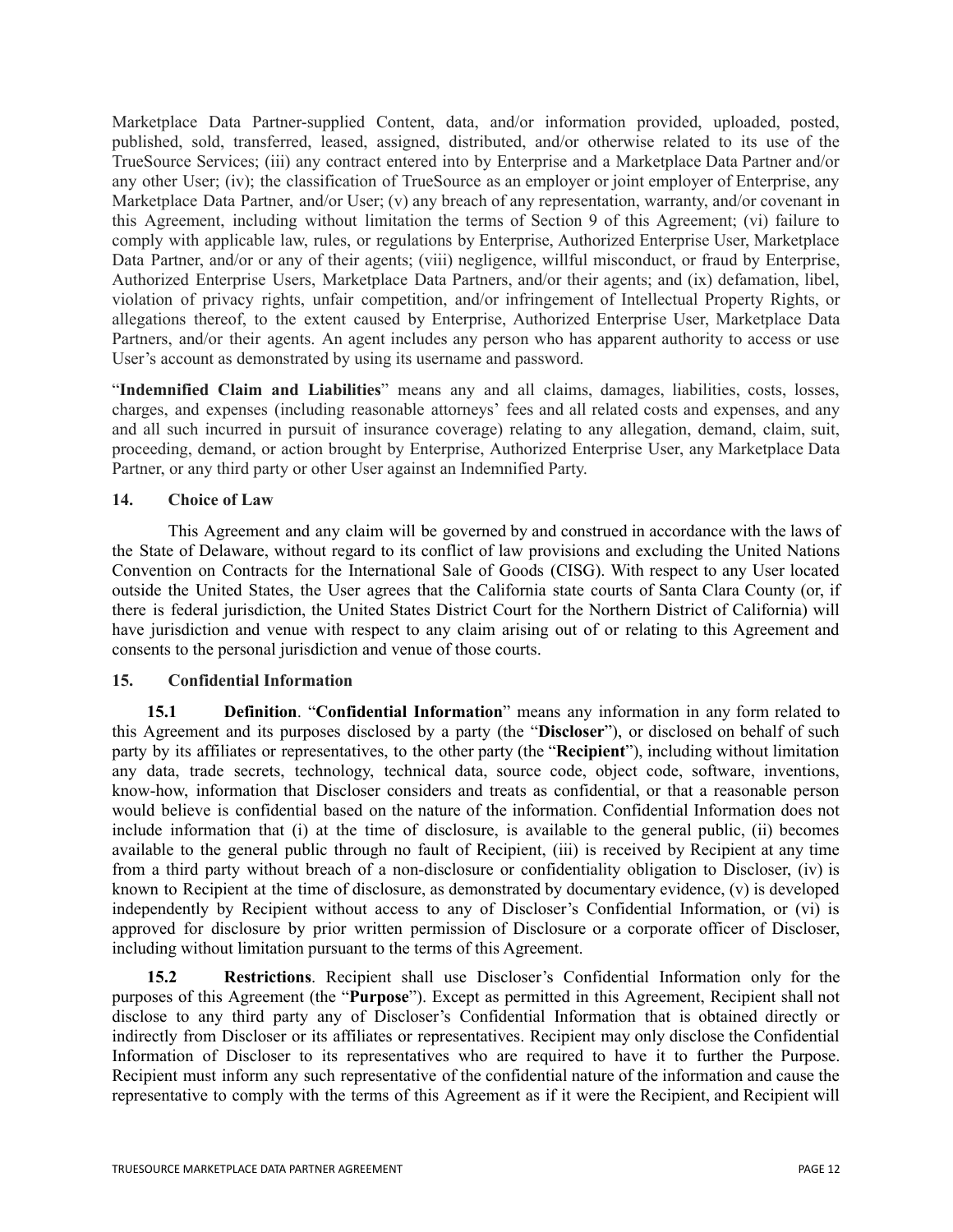be liable for any breach of this Agreement by any such representative. Recipient will exercise the same degree of care toward the Confidential Information as Recipient exercises toward its own confidential information, but not less than reasonable care. Recipient agrees to take all reasonable steps to protect the secrecy of, and avoid disclosure or use of, the Discloser's Confidential Information in order to prevent it from falling into the public domain or possession of unauthorized persons. Recipient agrees to immediately notify Discloser in writing of any use and/or disclosure in violation of this Agreement. Each party, however, may disclose Confidential Information of the other pursuant to the order or requirement of a court, administrative agency, or other governmental body, provided that the disclosing party gives reasonable notice to the other party to contest such order or requirement. Recipient agrees and acknowledges that any such breach or threatened breach of these terms of confidentiality may cause irreparable injury to Discloser so that, in addition to any other remedies available, Discloser may seek injunctive relief against the threatened or actual breach.

## **16. General Provisions**

**16.1 Entire Agreement**. This Agreement sets forth the entire agreement and understanding between Enterprise and TrueSource relating to the subject matter hereof and thereof and cancels and supersedes any prior or contemporaneous discussions, agreements, representations, warranties, and other communications between Enterprise and TrueSource, written or oral, to the extent they relate in any way to the subject matter hereof and thereof. The section and/or paragraph headings are included for ease of reference only and have no binding effect.

**16.2 Modifications, Waiver**. No modification or amendment to this Agreement will be binding upon TrueSource unless they are agreed in a written instrument signed by a duly authorized representative of TrueSource. TrueSource's failure to act with respect to a breach by Enterprise, Authorized Enterprise User, Marketplace Data Partner, and/or others does not waive TrueSource's right to act with respect to subsequent or similar breaches. TrueSource does not guarantee it will take action against all breaches of this Agreement.

**16.3 Assignability**. Enterprise may not assign this Agreement, or any of its rights or obligations hereunder, without TrueSource's prior written consent in the form of a written instrument signed by a duly authorized representative of TrueSource. TrueSource may freely assign this Agreement without Enterprise's consent. Any attempted assignment or transfer in violation of this subsection will be null and void. Subject to the foregoing restrictions, the terms and conditions of this Agreement are binding upon and will inure to the benefit of the successors, heirs, and permitted assigns of the parties.

**16.4 Severability; Interpretation**. If and to the extent any provision of this Agreement is held illegal, invalid, or unenforceable in whole or in part under applicable law, such provision or such portion thereof will be ineffective as to the jurisdiction in which it is illegal, invalid, or unenforceable to the extent of its illegality, invalidity, or unenforceability and will be deemed modified to the extent necessary to conform to applicable law so as to give the maximum effect to the intent of the parties. The illegality, invalidity, or unenforceability of such provision in that jurisdiction will not in any way affect the legality, validity, or enforceability of such provision in any other jurisdiction or of any other provision in any jurisdiction.

**16.5 Force Majeure**. The parties to this Agreement will not be responsible for the failure to perform, or any delay in performance of, any obligation hereunder for a reasonable period due to pandemics, disease, labor disturbances, accidents, fires, floods, telecommunications or Internet failures, strikes, wars, riots, rebellions, blockades, acts of government, governmental requirements and regulations or restrictions imposed by law or any other conditions beyond the reasonable control of such party.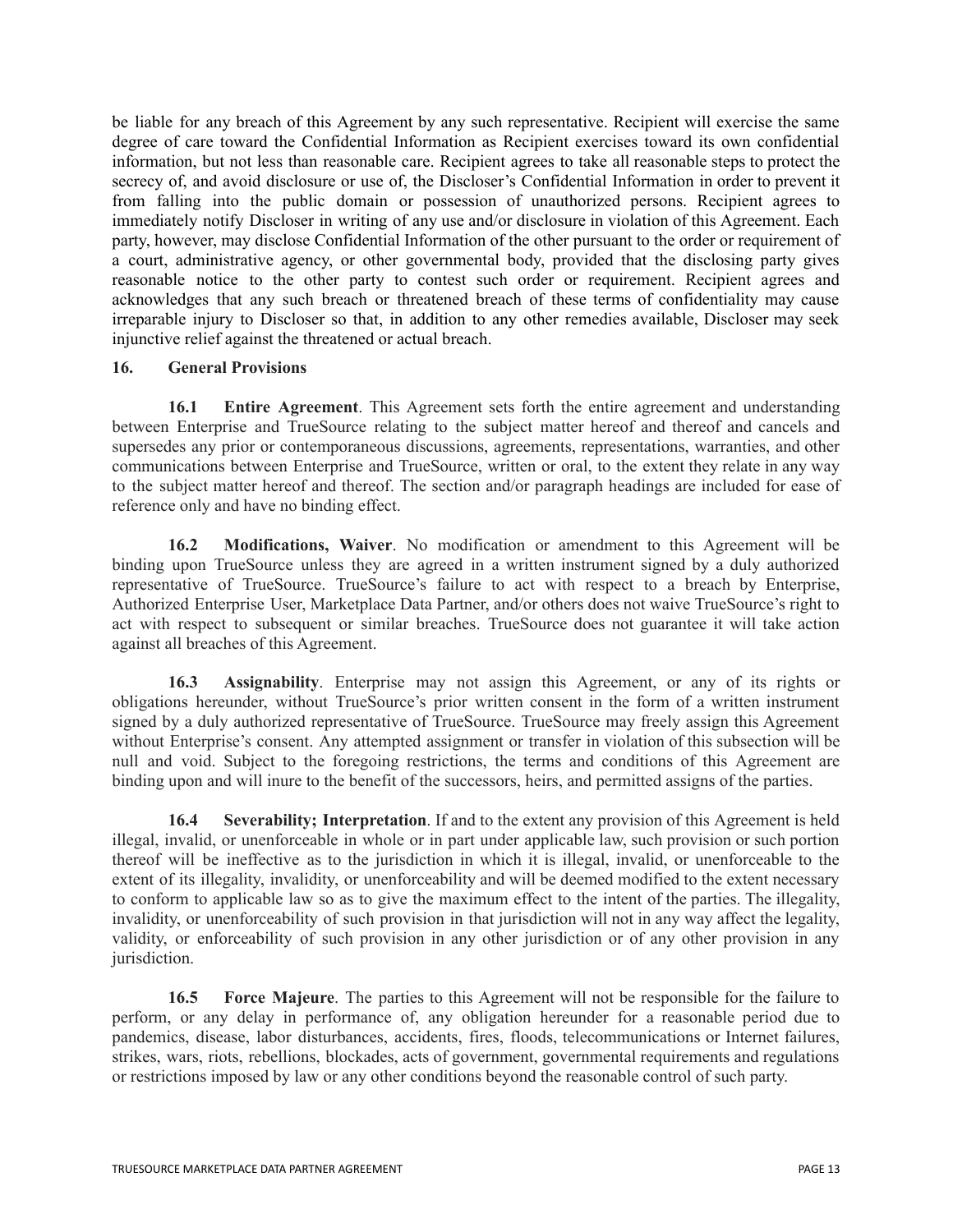**16.6 Language.** The English language version of this Agreement will be controlled in all respects and will prevail in case of any inconsistencies with translated versions, if any. The TrueSource Services are controlled and operated from TrueSource's facilities in the United States.

**16.7 Non-US Website Access**. TrueSource makes no representations that the TrueSource Services are appropriate or available for use outside of the United States. Those who access or use the TrueSource Services from other jurisdictions do so at their own risk and are entirely responsible for compliance with all applicable foreign, United States, state, and local laws and regulations, including, but not limited to, export and import regulations, including the Export Administration Regulations maintained by the United States Department of Commerce and the sanctions programs maintained by the Department of the Treasury Office of Foreign Assets Control. User must not directly or indirectly sell, export, re-export, transfer, divert, or otherwise dispose of any Content, data, information, software, or service to any end-user without obtaining any and all required authorizations from the appropriate government authorities. User also warrants that it is not prohibited from receiving US-origin products, including data, information, Content, services, and/or software. In order to access or use the TrueSource Services, User must and hereby represents that it is not: (i) a citizen or resident of a geographic area in which access to or use of the TrueSource Services is prohibited by applicable law, decree, regulation, treaty, or administrative act; (ii) a citizen or resident of, or located in, a geographic area that is subject to US or other sovereign country sanctions or embargoes; or (iii) an individual, or an individual employed by or associated with an entity, identified on the US Department of Commerce Denied Persons or Entity List, the US Department of Treasury Specially Designated Nationals or Blocked Persons Lists, or the US Department of State Debarred Parties List or otherwise ineligible to receive items subject to US export control laws and regulations or other economic sanction rules of any sovereign nation. User agrees that if its country of residence or other circumstances change such that the above representations are no longer accurate, that User will immediately cease using the TrueSource Services, and its license to use the TrueSource Services will be immediately revoked.

**16.8 Electronic Records**. In connection with this Agreement, User may be entitled to receive, or TrueSource may otherwise provide, certain records from TrueSource or its affiliates, such as contracts, notices, and communications, in writing. To facilitate User's use of the TrueSource Services, User gives permission to provide these records to User electronically instead of in paper form.

**16.9 Audit**. User agrees that, at TrueSource's request, it will certify in writing its compliance with the terms of this Agreement.